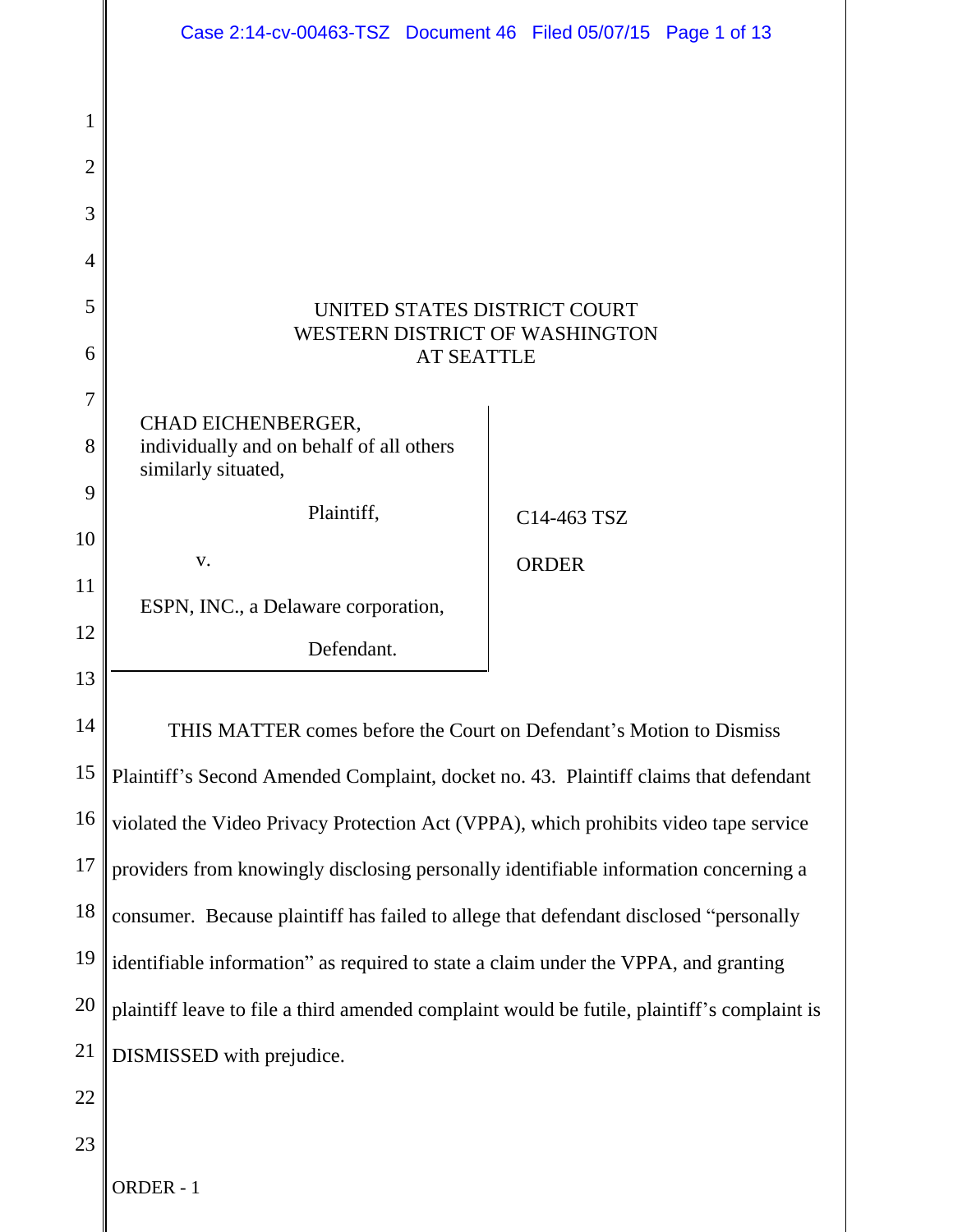## 1 **Background**

2 3 4 5 6 7 8 Plaintiff's second amended complaint makes the following allegations. Defendant, ESPN, Inc., is a large producer of sports-related news and entertainment programming. *See* Second Amended Complaint (docket no. 40) ¶ 1. While it operates on a number of platforms, including its ESPN television channel, viewers can also access ESPN programming through the "WatchESPN Channel" for the Roku digital mediastreaming device. *Id*. Roku is a device that allows users to view videos and other content on their televisions via the Internet. *Id.* ¶ 1 n.1.

9 10 11 12 13 14 15 16 Plaintiff, Chad Eichenberger, downloaded the WatchESPN Channel for Roku and began using it to watch sports-related news and events in "early 2013." *Id.*  $\P$  26.<sup>1</sup> According to plaintiff, at no time did he consent that defendant could share any information with a third party. *Id.* ¶ 27. Plaintiff alleges, however, that every time he viewed a video using the WatchESPN Channel on his Roku device, defendant knowingly disclosed Personally Identifiable Information (PII) "in the form of his unique Roku device serial number, along with the videos he viewed" to a third party, Adobe Analytics. *Id.* ¶ 29.

17 18 19 20 By Minute Order dated November 24, 2014, docket no. 38, the Court previously dismissed plaintiff's first amended complaint, ruling that disclosure of plaintiff's Roku device serial number alone was not sufficient to establish liability under the VPPA. Plaintiff's second amended complaint now adds the allegation that once this information

21

22

 $1$  According to defendant, however, the WatchESPN Channel was not available for the Roku device until November 2013. Def.'s Mot. Dismiss (docket no. 43) at 16 n.7.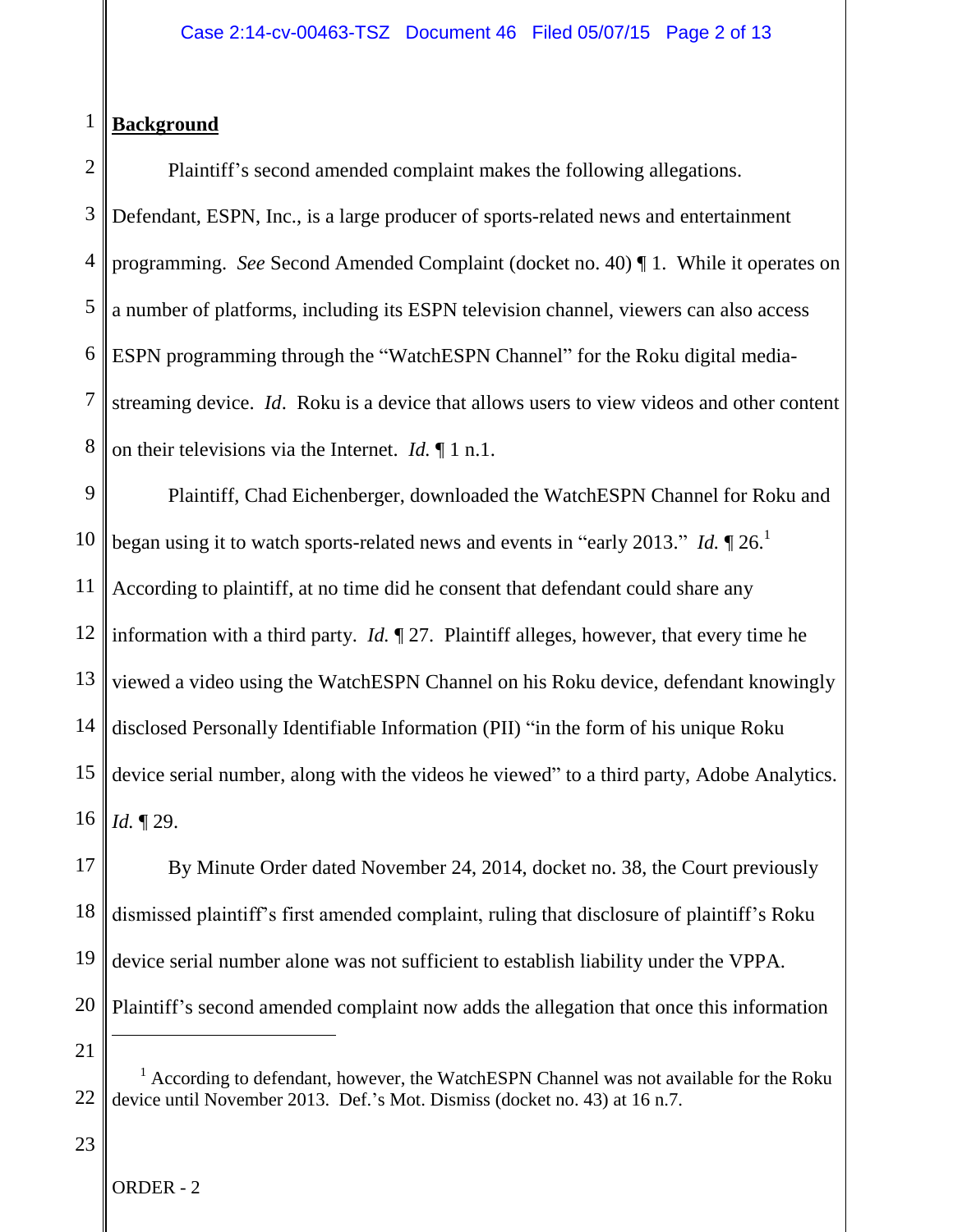1 2 3 4 5 6 7 8 9 10 was sent to Adobe, Adobe "automatically correlated [it] with existing user information possessed by Adobe, and therefore identified Eichenberger as having watched specific video material[,]" *id.*, through a technique known as "Cross-Device Visitor Identification" (or "Visitor Stitching"), *id.* ¶ 22. As alleged by plaintiff, "the Visitor Stitching technique means Adobe links a Roku's serial number and information transmitted with it (once received from the WatchESPN Channel) with the Roku's owner and connects the newly-received information with existing data already in Adobe's profile of that individual—information that Adobe previously collected from other sources, including 'email addresses, account information, or Facebook profile information, including photos and usernames.'" *Id.* (internal footnote omitted).

11 12 13 14 15 16 17 18 According to plaintiff, "[t]his practice allows Adobe (as it and ESPN have publicly represented) to identify specific consumers and track them across various platforms and devices, as well as to generate the sorts of detailed information on those consumers' activities included in ESPN's 'Performance\_Targeting\_Insights' report." *Id.*  ¶ 24 (internal footnotes omitted). Ultimately, plaintiff asserts, "because Adobe associates visitor ID's [sic] (here, the Roku serial number) with the corresponding user information that it already possesses, WatchESPN's disclosures identified Eichenberger . . . to Adobe as having watched specific video materials." *Id.* ¶ 25.

19 20 21 22 In February 2015, defendant filed a motion to dismiss plaintiff's second amended complaint, arguing that like plaintiff's first amended complaint, it fails to plead facts which could plausibly establish liability under the VPPA, and urging the Court to dismiss plaintiff's second amended complaint with prejudice. Mot. Dismiss (docket no. 43) at 1.

23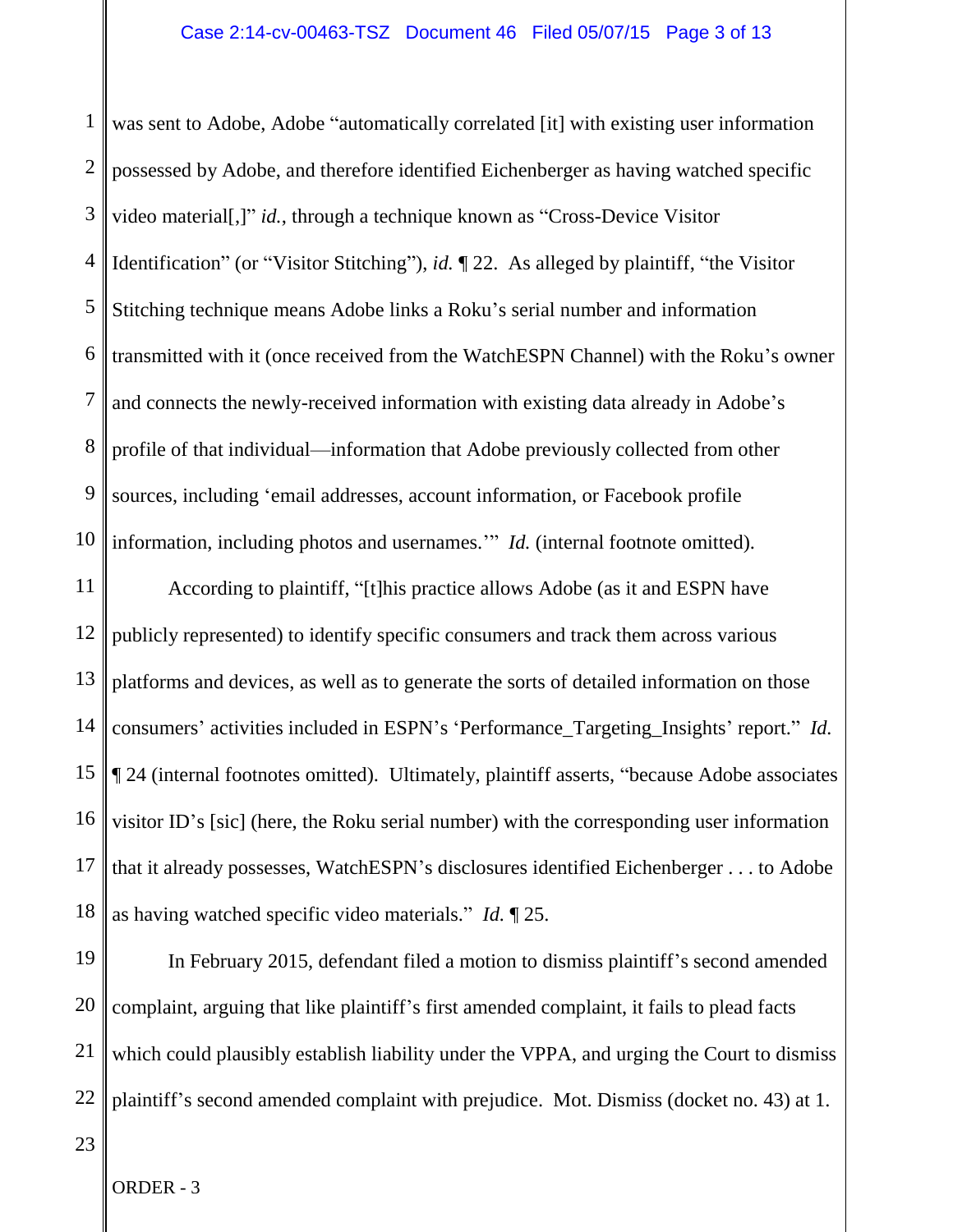## 1 **Discussion**

2

## **1. Standard of Review**

3 4 5 6 7 8 9 10 11 12 The Federal Rules of Civil Procedure require that a complaint contain "'a short and plain statement of the claim showing that the pleader is entitled to relief,' in order to 'give the defendant fair notice of what the . . . claim is and the grounds upon which it rests.'" *Bell Atl. Corp. v. Twombly,* 550 U.S. 544, 555 (2007) (quoting *Conley v. Gibson,* 355 U.S. 41, 47 (1957)). "To survive a motion to dismiss, a complaint must contain sufficient factual matter, accepted as true, to 'state a claim to relief that is plausible on its face.'" *Ashcroft v. Iqbal,* 556 U.S. 662, 678 (2009) (quoting *Twombly,* 550 U.S. at 570, 127 S.Ct. 1955). A complaint is plausible on its face "when the plaintiff pleads factual content that allows the court to draw the reasonable inference that the defendant is liable for the misconduct alleged." *Id.*

**2. VPPA Claim**

14 15 16 17 18 19 20 The VPPA was adopted in  $1988<sup>2</sup>$  after a newspaper published a list of video tapes that had been rented by Judge Robert Bork and his family during Judge Bork's contested Supreme Court nomination. *Dirkes v. Borough of Runnemede*, 936 F. Supp. 235, 238 (D.N.J. 1996). Responding to what was seen as an "invasion into the Bork family's privacy[,]" *id.*, Congress quickly passed the VPPA "[t]o preserve personal privacy with respect to the rental, purchase or delivery of video tapes or similar audio visual

21

 $\overline{a}$ 

13

23

<sup>&</sup>lt;sup>2</sup> Video Privacy Protection Act of 1988, Pub. L. No. 100-618, 102 Stat. 3195 (1988).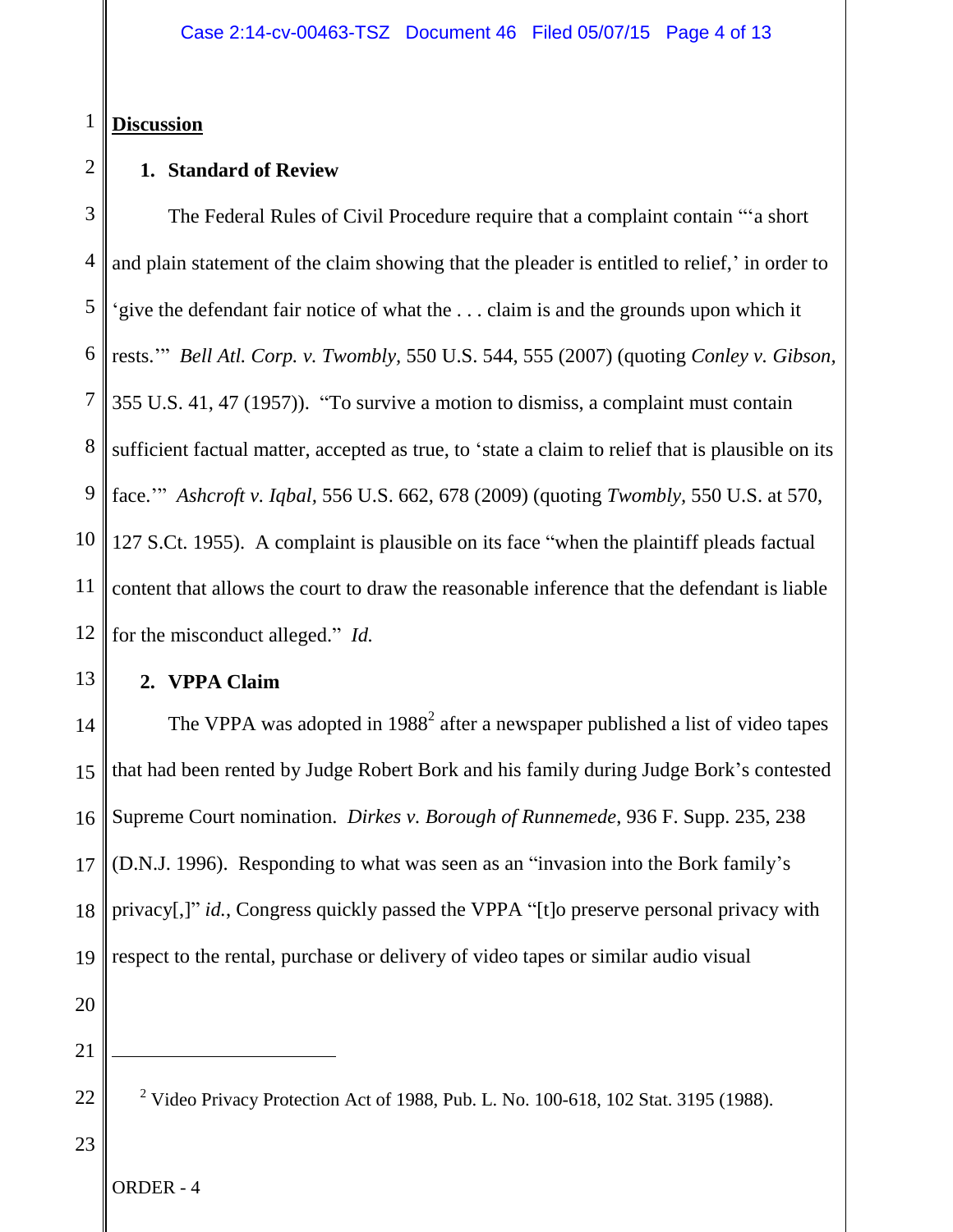1 materials[,]" S. Rep. No. 100–599, at 2 (1988).<sup>3</sup>

2 3 4 5 6 7 The VPPA prohibits video tape service providers from knowingly disclosing "personally identifiable information concerning any consumer[.]" 18 U.S.C. § 2710(b)(1). The VPPA provides that "the term 'personally identifiable information' includes information which identifies a person as having requested or obtained specific video materials or services from a video tape service provider[.]" 18 U.S.C. §  $2710(a)(3)$ .

8 9 10 11 12 13 "Any person aggrieved" by such a disclosure "may bring a civil action in a United States district court[,]" and if successful, "[t]he court may award—(A) actual damages but not less than liquidated damages in an amount of \$2,500; (B) punitive damages; (C) reasonable attorneys' fees and other litigation costs reasonably incurred; and (D) such other preliminary and equitable relief as the court determines to be appropriate." 18 U.S.C. § 2710(c).

14 15 16 17 18 19 20 At issue here is whether plaintiff's assertions that defendant disclosed his Roku device serial number and a record of the videos he watched to Adobe, which then purportedly used information already in its possession to identify plaintiff, sufficiently allege that defendant disclosed PII within the meaning of the VPPA. Defendant argues that the disclosure of plaintiff's anonymous Roku device serial number and video history is not PII within the meaning of the VPPA, and as a result plaintiff has failed to allege

23

<sup>21</sup> 22 <sup>3</sup> The VPPA was amended in 2013. Video Privacy Protection Act Amendments Act of 2012, Pub. L. No. 112-258, 126 Stat. 2414 (2013). The amendments, which expand the statute's consumer consent provisions, *see* 18 U.S.C. § 2710(b)(2), are not at issue here.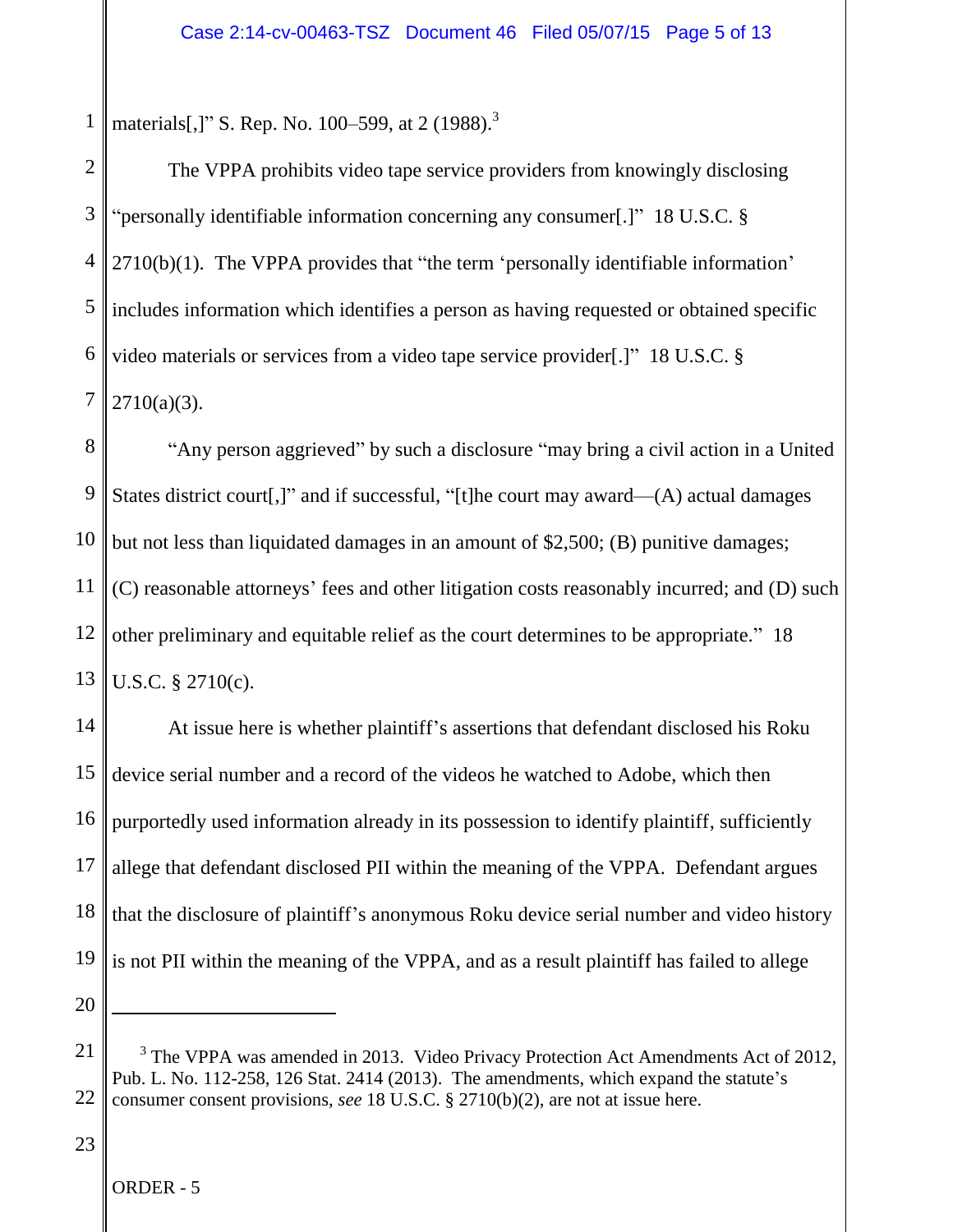1 facts plausibly giving rise to relief.<sup>4</sup>

2 3 4 5 6 As the Court previously held in its Minute Order dated November 24, 2014, "the information allegedly disclosed is not PII (i.e., Plaintiff's Roku device serial number and his viewing records)[.]" Nov. 24, 2014, Minute Order (docket no. 38) at 2. This conclusion is consistent with the statute's text, its legislative history, and the growing line of cases that have considered this issue.

7 8 9 10 11 12 13 14 15 16 17 18 19 20 Because the VPPA provides only a "minimum, but not exclusive, definition of personally identifiable information[,]" S. Rep. No. 100-599, at 11–12 (1988), the Court must look to the term's ordinary meaning to determine what, above the statutorily provided minimum, it encompasses. Courts that have considered the meaning of the term "personally identifiable information" in other contexts have held that this term requires information that identifies a specific individual rather than an anonymous identification number or ID. For instance, in *Pruitt v. Comcast Cable Holdings, LLC*, 100 F. App'x 713 (10th Cir. 2004), the Tenth Circuit considered the meaning of "personally identifiable information" in the context of the 1984 Cable Communications Privacy Act, 47 U.S.C. § 551. *Pruitt*, 100 F. App'x at 716. Faced with a statute that also did not provide an exhaustive definition of this term, the court concluded that the disclosure of a identification code unique to each device along with the user's pay-per-view history was not "personally identifiable information." *Id.* Instead, the Tenth Circuit noted that rather

23

<sup>21</sup> 22  $4$  Defendant also argues that plaintiff is not a "consumer" as defined by the VPPA. However, because the Court concludes that plaintiff has not adequately pleaded that defendant disclosed PII, the Court does not reach this issue.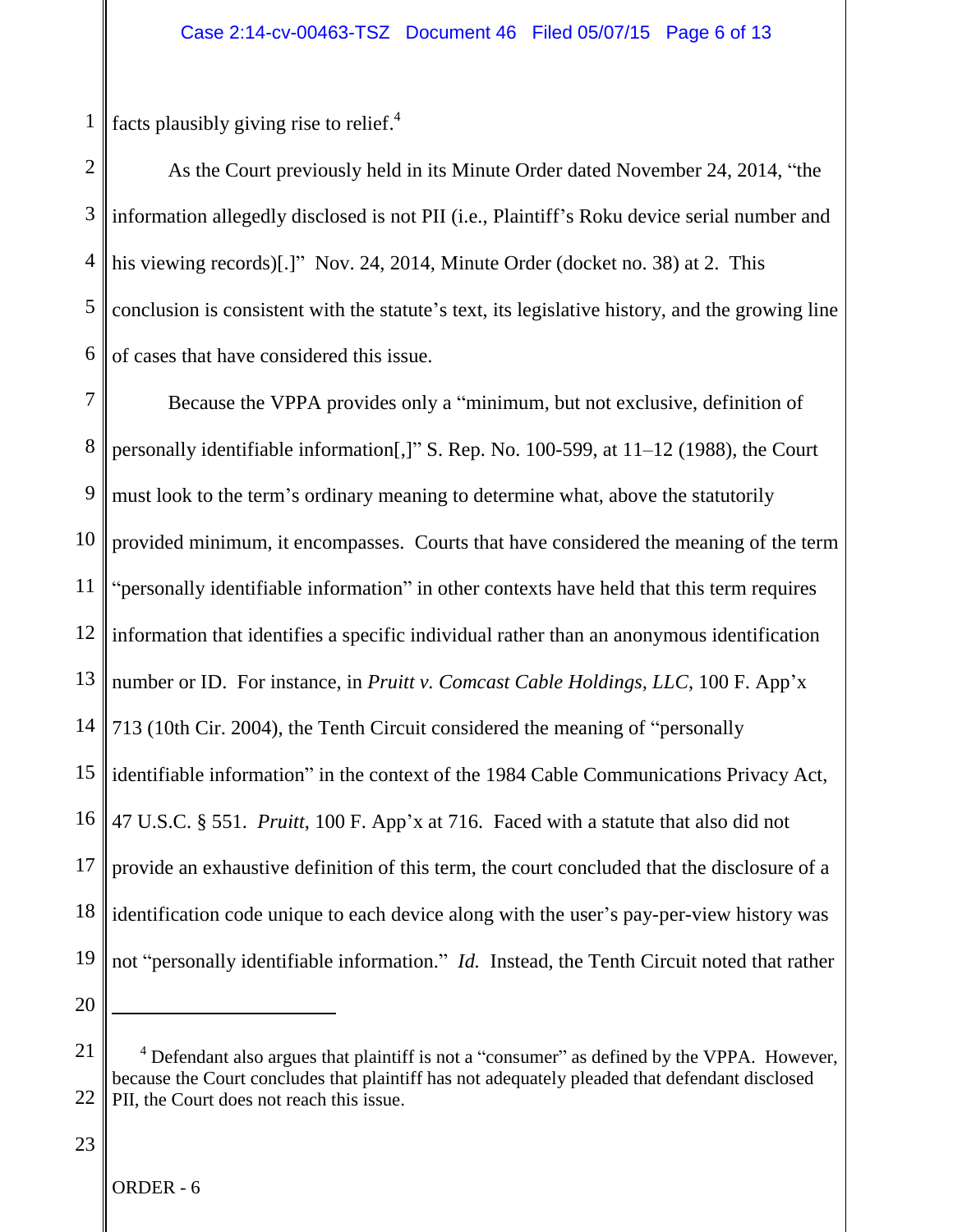1  $\left|2\right|$ than identifying an individual, the disclosure by itself provided "nothing but a series of numbers." *Id.* 

| 3  | Similarly, in Johnson v. Microsoft Corp., No. C06-0900RAJ, 2009 WL 1794400                                                                             |
|----|--------------------------------------------------------------------------------------------------------------------------------------------------------|
| 4  | (W.D. Wash. June 23, 2009), the court considered whether the disclosure of a user's IP                                                                 |
| 5  | address was "personally identifiable information" in the context of an end user license                                                                |
| 6  | agreement. <i>Id.</i> at $*1$ . After noting that there was no operative definition for this term in                                                   |
| 7  | the agreement, the court concluded that "the only reasonable interpretation" was that for                                                              |
| 8  | information "to be personally identifiable, it must identify a person." Id. at $*4$ .                                                                  |
| 9  | Accordingly, the court held, because an IP addresses only identifies a computer, it is not                                                             |
| 10 | personally identifiable. Id. As these examples illustrate, the term "personally identifiable                                                           |
| 11 | information," by its ordinary meaning, refers to information that indentifies an individual                                                            |
| 12 | and does not extend to anonymous IDs, usernames, or device numbers.                                                                                    |
| 13 | The VPPA's legislative history confirms this understanding. As the Senate Report                                                                       |
| 14 | that accompanied the VPPA noted:                                                                                                                       |
| 15 | The term "personally identifiable information" includes information which                                                                              |
| 16 | identifies a person as having requested or obtained specific video materials<br>or services from a video tape service provider.                        |
| 17 | This definition makes clear that personally identifiable information is                                                                                |
| 18 | intended to be transaction-oriented. It is information that identifies a<br>particular person as having engaged in a specific transaction with a video |
| 19 | tape service provider. The bill does not restrict the disclosure of<br>information other than personally identifiable information.                     |
| 20 | S. Rep. No. 100-599, at 11-12 (1988). The focus of this statute, therefore, is on whether                                                              |
| 21 | the disclosure by itself identifies a particular person as having viewed a specific video.                                                             |
| 22 |                                                                                                                                                        |
| 23 |                                                                                                                                                        |
|    | ORDER - 7                                                                                                                                              |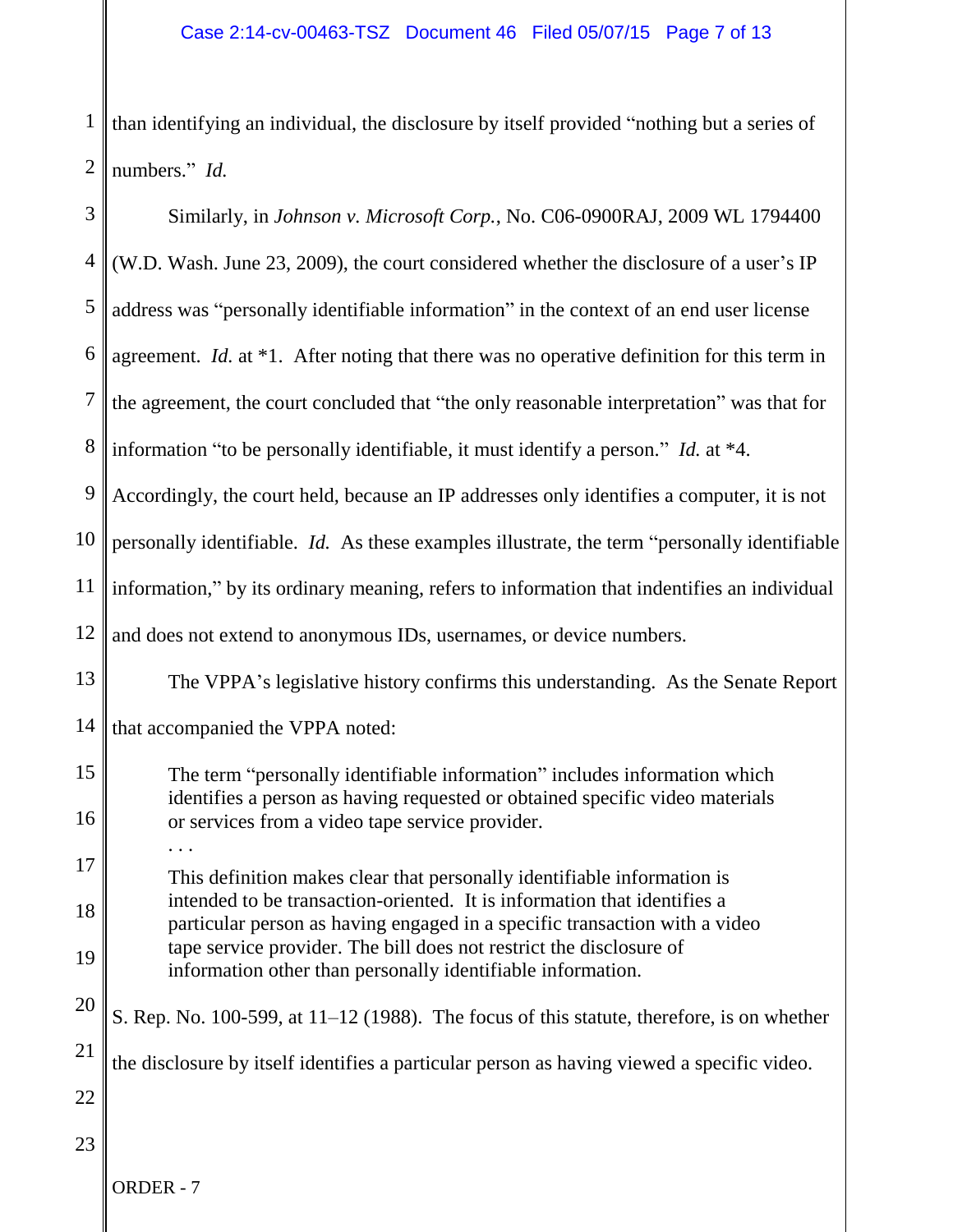1 2 3 4 5 6 7 8 9 10 11 12 13 14 15 16 17 18 19 20 21 22 An increasing number of courts have also reached the conclusion that "personally identifiable information" as used by the VPPA, means information that itself identifies an individual and does not include otherwise anonymous identification numbers or information. In *In re Nickelodeon Consumer Privacy Litig.*, No. CIV.A. 12-07829, 2014 WL 3012873 (D.N.J. July 2, 2014), the court stated that "there is simply nothing on the face of the statute or in its legislative history to indicate that 'personally identifiable information' includes the types of information—anonymous user IDs, a child's gender and age, and information about the computer used to access Viacom's websites . . . ." *Id.*  at \*9; *see also In re Nickelodeon Consumer Privacy Litig. (Nickelodeon II)*, No. CIV.A. 12-07829, 2015 WL 248334, at \*3 (D.N.J. Jan. 20, 2015) ("For reasons explained extensively in the July 2 Opinion, nothing on the face of the VPPA or its legislative history suggest that 'personally identifiable information' ('PII') includes information such as anonymous user IDs, gender and age, or data about a user's computer."). In *Ellis v. Cartoon Network, Inc.*, No. 1:14-CV-484-TWT, 2014 WL 5023535 (N.D. Ga. Oct. 8, 2014), the court held that disclosure of the plaintiff's Android phone identification number was not "personally identifiable information" under the VPPA, noting that "the VPPA requires . . . identifying both 'the viewers and their video choices.'" *Id*. at \*3. *In re Hulu Privacy Litig.*, No. C 11-03764 LB, 2014 WL 1724344 (N.D. Cal. Apr. 28, 2014), offers a vivid example of the distinction between information that identifies an individual and information that does not. In *Hulu*, the court was asked to consider several different disclosures made by Hulu to two different parties, comScore and Facebook. *Id.* at \*3–5. During the relevant time period, whenever a user watched a

23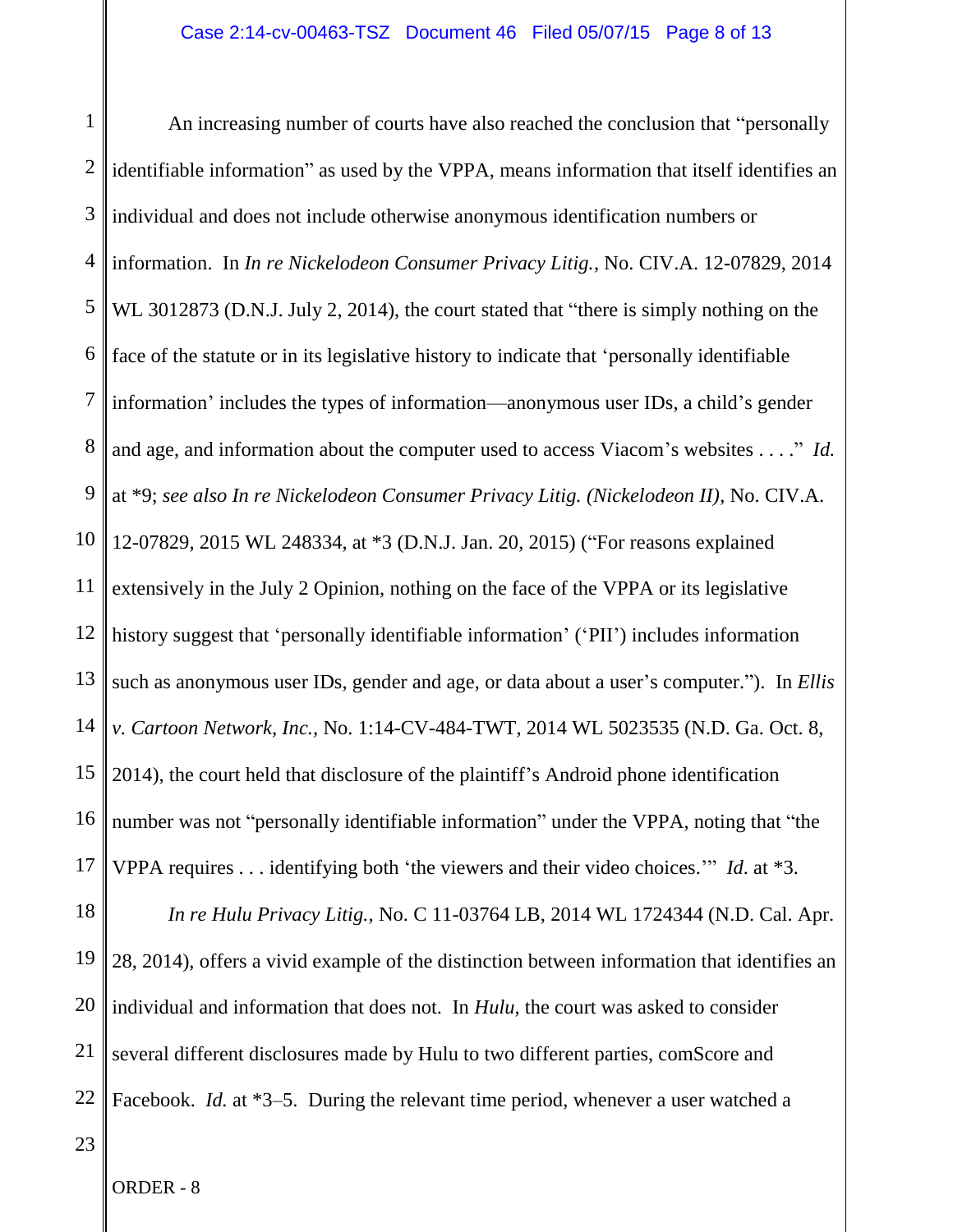## Case 2:14-cv-00463-TSZ Document 46 Filed 05/07/15 Page 9 of 13

1 2 3 4 5 6 7 8 video on hulu.com, Hulu sent comScore, among other things, the user's unique Hulu ID and the name of the program that had been watched. *Id.* at \*3. While this information was anonymous, plaintiffs argued that the code provided by Hulu potentially enabled comScore to link this information back to specific individuals. *Id.* at \*4. Hulu also sent different information to Facebook. Specifically, when some users clicked on the Facebook "Like" button while watching a program on hulu.com, a code written by Hulu automatically caused the user's web browser to send Facebook information that included the title of the program being watched and the person's Facebook username. *Id.* at \*5.

9 10 11 12 13 14 15 16 17 Distinguishing between these two different disclosures, the court held that the information sent to comScore was not personally identifiable and granted summary judgment in Hulu's favor. *Id.* at \*12. Conversely, the court denied summary judgment regarding the transmission to Facebook because they "reveal[ed] information about what the Hulu user watched and who the Hulu user is on Facebook." *Id.* at \*13. While Hulu argued that disclosing who the Facebook user was did not equate to identifying an individual, the court concluded that disclosing a user's Facebook ID was "more than a unique, anonymous identifier," *id.* at 14, but was rather "akin" to disclosing who they were, *id.* at \*15.

18 19 20 21 22 Finally, in *Locklear v. Dow Jones & Co.*, No. 1:14-CV-00744-MHC, 2015 WL 1730068 (N.D. Ga. Jan. 23, 2015), the court considered a claim essentially identical to the one presented here. In *Locklear*, the plaintiff claimed that the defendant had violated the VPPA because it had disclosed the plaintiff's Roku device serial number along with a record of the programs she had watched on defendant's Wall Street Journal Live Channel

23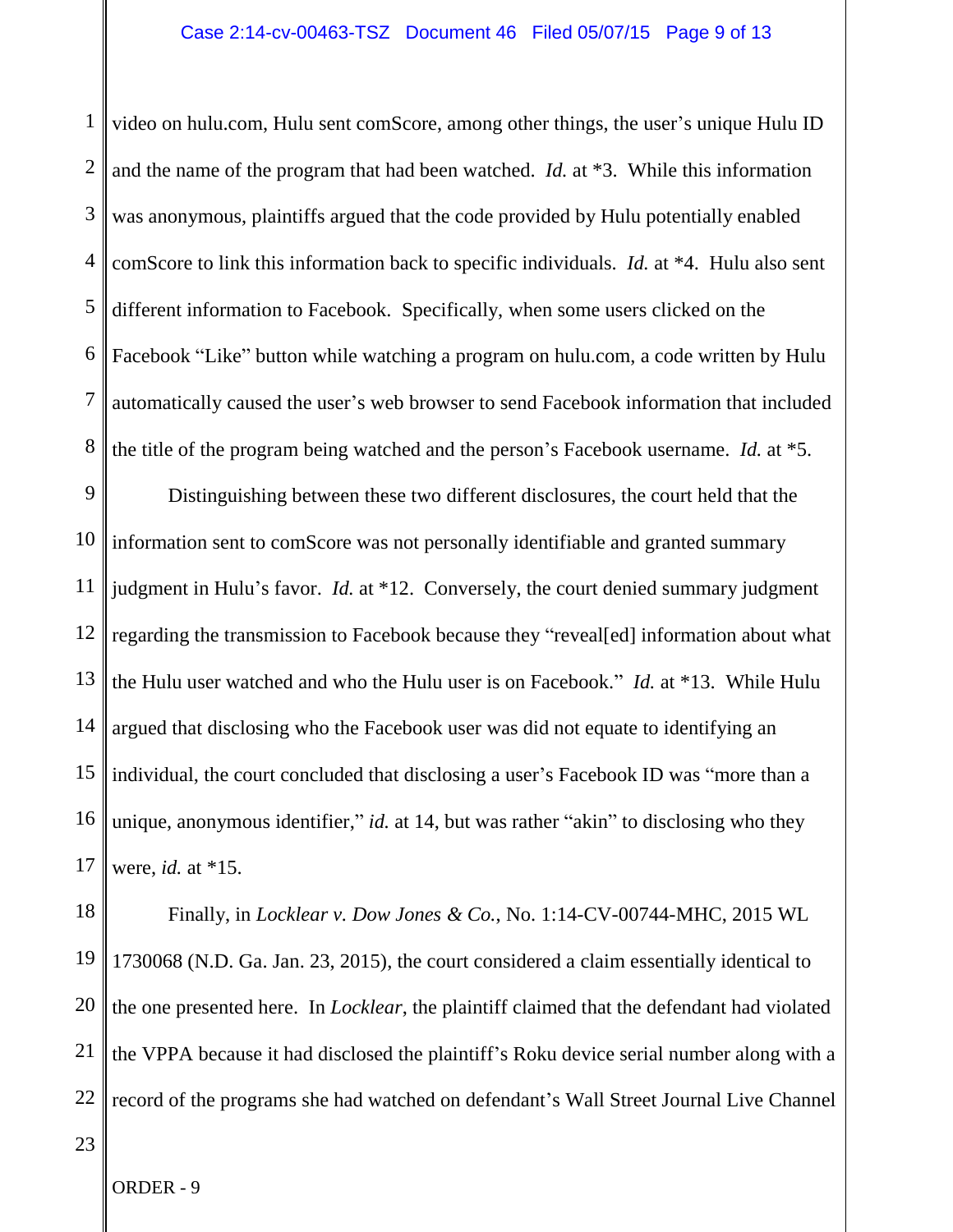1 2 3 for Roku. *Id.* at \*1. Citing the above-mentioned cases, the court dismissed the plaintiff's claim, holding that disclosure of the plaintiff's "Roku serial number, without more, does not constitute PII[.]" *Id.* at \*4.

4 5 6 7 8 In light of the VPPA's text and legislative history, "personally identifiable information" under the VPPA means information that identifies a specific individual and is not merely an anonymous identifier. As the Court noted in its previous Minute Order, plaintiff's allegation that defendant disclosed his Roku device serial number and a record of what he watched does not sufficiently plead that defendant disclosed PII.

9 10 11 12 In an attempt to overcome this shortfall, plaintiff's second amended complaint adds the allegation that once Adobe received his Roku device serial number, it took steps to identify him by combining it with other information already in its possession. This allegation also fails to assert a plausible claim to relief under the VPPA.

13 14 15 16 17 18 19 Several courts have rejected this precise argument. 5 For instance, in *Nickelodeon*, the court held that the defendant could not be held liable under the VPPA based on the allegation the third-party recipient of the plaintiff's anonymous user ID might be able to use that information to identify the plaintiff. 2014 WL 3012873, at \*11. Rather, as the court explained, while "this type of information might one day serve as the basis of personal identification after some effort on the part of the recipient, . . . the same could be said for nearly any type of personal information; this Court reads the VPPA to require a

20

22

23

<sup>&</sup>lt;sup>5</sup> Plaintiff's counsel has unsuccessfully made identical arguments in at least two other cases that have been dismissed: *Locklear*, 2015 WL 1730068; *Ellis*, 2014 WL 5023535.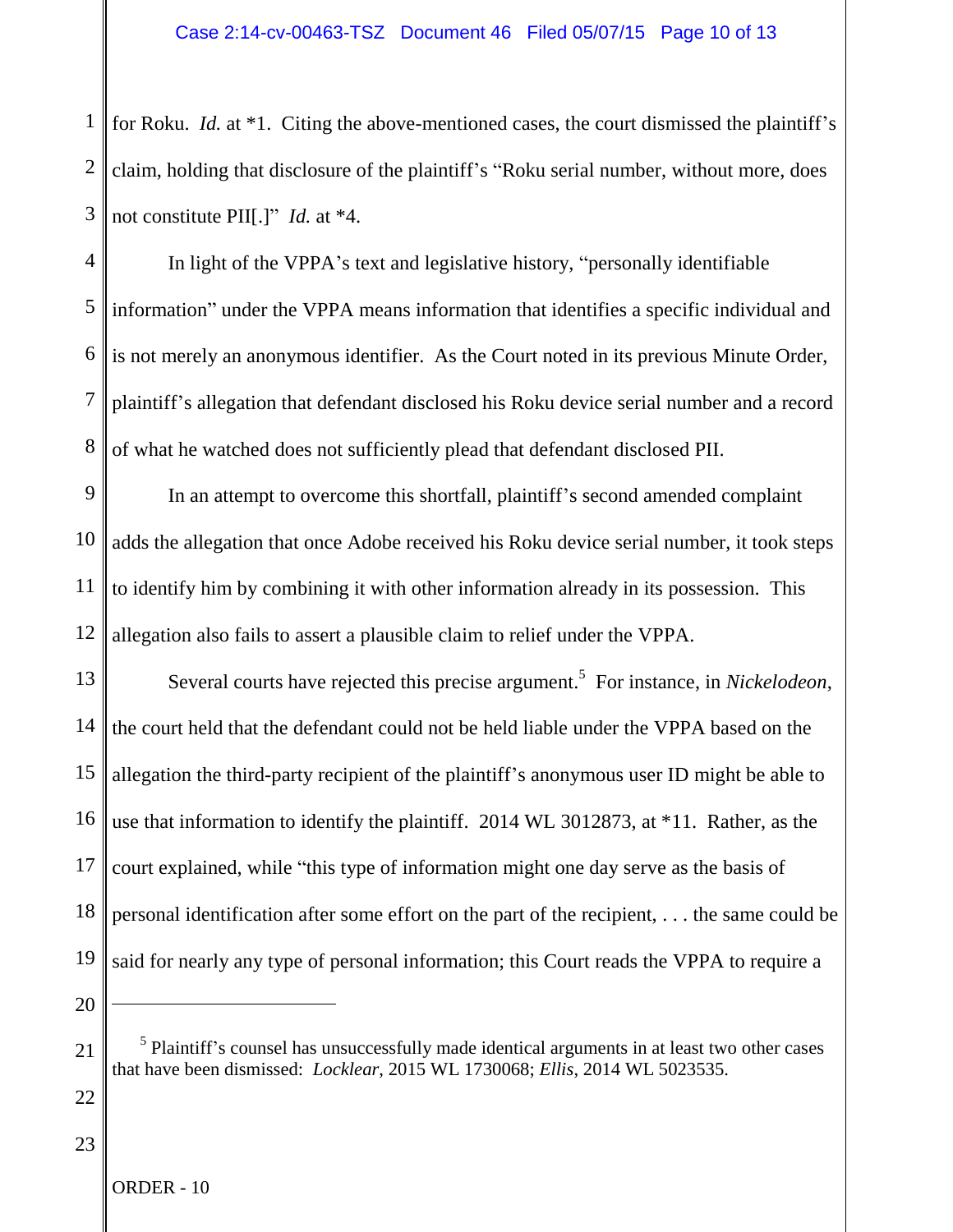1 more tangible, immediate link." *Id*.

2 3 4 5 6 7 8 9 10 11 12 13 14 15 16 17 18 The court in *Ellis* reached the same conclusion. In *Ellis*, each time a user watched a video on defendant's application for Android phones, the application sent a record of what was watched along with the user's Android ID to Bango, a third party. 2014 WL 5023535, at \*1. In addition to arguing that the randomly generated Android ID used to identify users was PII, the plaintiff also contended that even if it was not itself PII, it became PII when Bango took steps to identify the plaintiff using other information in its possession. The court rejected both of these positions. First, the court observed that "[t]he Android ID is a randomly generated number that is unique to each user and device. It is not, however, akin to a name. Without more, an Android ID does not identify a specific person." *Id.* at \*3 (internal footnotes omitted). Next, the court stated that "[a]s the Plaintiff admits, to connect Android IDs with names, Bango had to use information 'collected from a variety of other sources.'" *Id.* (internal footnote omitted). However, a party does not "violate the VPPA because the third party had to take extra steps to connect the disclosure to an identity[.]" *Id.* Accordingly, "[f]rom the information disclosed by the Defendant alone, Bango could not identify the Plaintiff or any other members of the putative class [and] Plaintiff has not alleged the disclosure of personally identifiable information . . . ." *Id.* 

19 20 21 22 Finally, faced with essentially identical facts and arguments as plaintiff presents here, the court in *Locklear* also rejected the plaintiff's argument that the actions of a third-party recipient could convert a user's anonymous Roku device serial number into PII upon which a VPPA claim could be based. 2015 WL 1730068, at \*6. There, the

23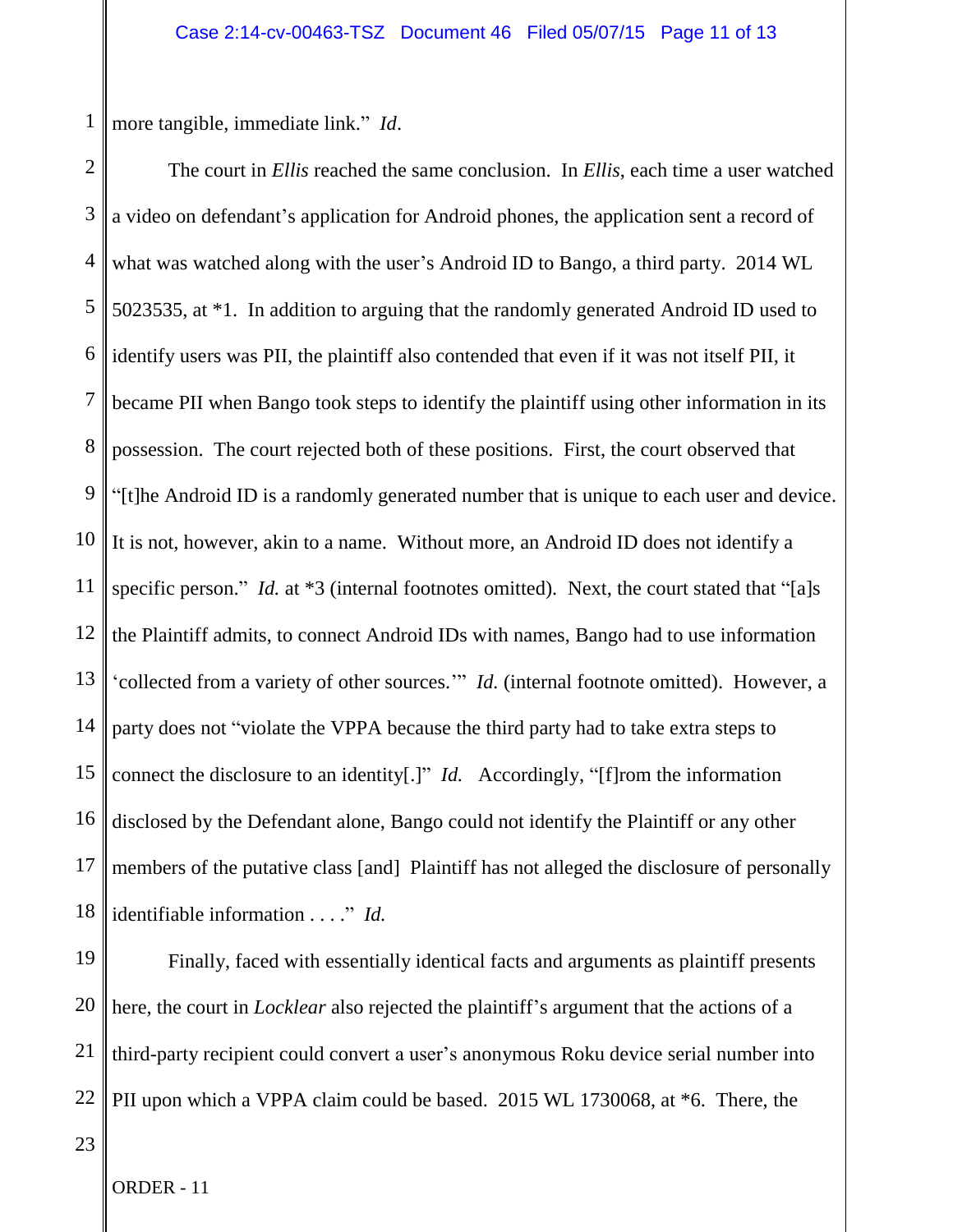1 2 3 4 5 6 7 8 9 plaintiff alleged that mDialog, the third-party recipient of the plaintiff's Roku device serial number, was able to identify her after using other information not provided by the defendant. *Id*. This, the court noted, *"*is fatal to Plaintiff's complaint" because "[j]ust like in *Ellis*, *In re Hulu Privacy Litigation* and *In re Nickelodeon Consumer Privacy Litig.,* third party mDialog had to take further steps, i.e., turn to sources other than Dow Jones, to match the Roku number to Plaintiff." *Id.* As a result, the court held that, "[t]he record does not establish any context or basis for finding that information disclosed by Dow Jones to mDialog identifies specific viewers." *Locklear*, 2015 WL 1730068, at \*6. Accordingly, the court dismissed plaintiff's complaint. *Id.* 

10 11 12 13 14 15 16 The same fatal flaw observed by the courts in these cases is present here. Having failed to establish that defendant itself disclosed PII within the meaning of the VPPA, plaintiff has alleged that Adobe used information gathered from other sources to link plaintiff's Roku device serial number and the record of what videos were watched to plaintiff's identity. As the above-mentioned cases explain, however, this does not amount to PII and is insufficient to state a claim under the VPPA. Accordingly, plaintiff has again failed to allege that defendant disclosed PII.

17 18 19 20 21 22 "Where a plaintiff does not allege the disclosure of personally identifiable information to a third party, that plaintiff's claim must be dismissed." *Ellis*, 2014 WL 5023535, at \*3. While a plaintiff may be given an opportunity to amend its complaint when the Court dismisses it either in whole or in part, *see Lopez v. Smith*, 203 F.3d 1122, 1130 (9th Cir. 2000), leave to amend may be denied where amendment would be futile, *Gonzalez v. Planned Parenthood of Los Angeles*, 759 F.3d 1112, 1116 (9th Cir. 2014).

23